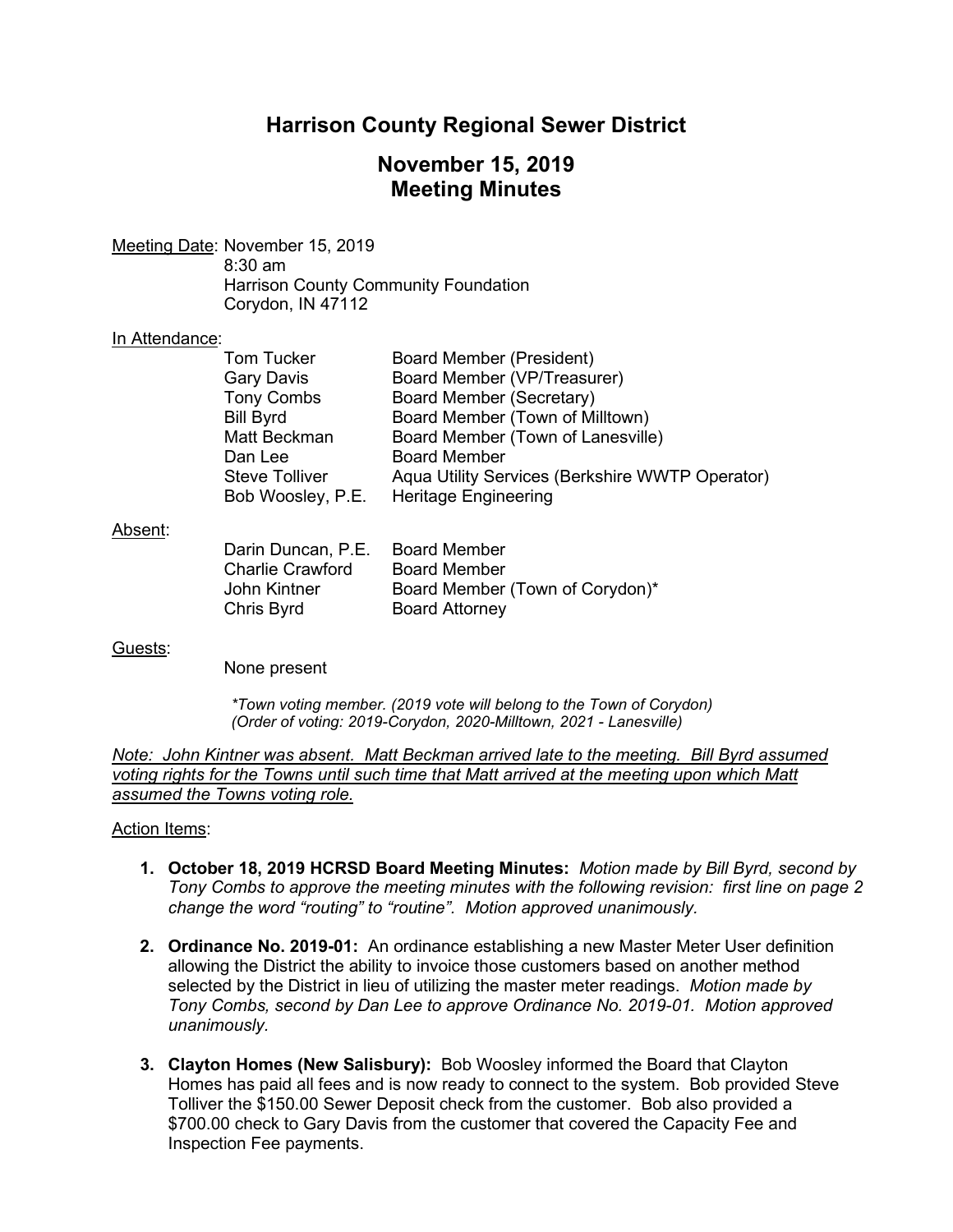HCRSD Mtg Minutes November 15, 2019 Page 2 of 3

## **4. Berkshire WWTP & New Salisbury System:**

- **a. Operations Report (October):** Steve Tolliver provided the monthly report. The plant met all permit requirements during the month of October. Steve noted the following items during the month:
	- **1) Generator:** The new batteries have been installed and the generator is back in service.
	- **2) UV System:** Steve reported the UV system has been removed, placed in storage, and winterized. Disinfection season ended on October 31<sup>st</sup>. The disinfection season runs from April  $1<sup>st</sup> - Oct. 31<sup>st</sup>$ .

*A motion was made by Dan Lee, second by Matt Beckman to accept the October Operations Report. Motion approved unanimously.*

**5. Ordinance No. 2019-02:** This ordinance inserts a provision in the current rate ordinance that allows the District to increase rates by a similar amount when any utility raises their rates to the District. A first reading was held and a public hearing set for December 20, 2019. *A motion was made by Tony Combs, second by Dan Lee to set a public hearing date of December 20, 2019 at 8:30 am for Ordinance No. 2019-02. Motion approved unanimously.*

## **6. Treasurers Report:**

- **a.** *Motion made by Tony Combs, second by Dan Lee to approve the October Treasurer's Report. Motion approved unanimously.*
- **b.** *Motion made by Gary Davis, second by Tony Combs to pay the following claims. Motion approved unanimously.*

### *District Checking Account:*

| i. Harrison REMC-WWTP electric service                        | \$1,403/67 |
|---------------------------------------------------------------|------------|
| ii. Duke Energy - lift station electric service               | \$26.09    |
| iii. Town of Corydon - Oct. sewer bills                       | \$6,068.57 |
| iv. Aqua Utility Services - WWTP Op., LS Maint., Misc. Maint. | \$3,972.38 |
| v. Dillman Chastain Byrd, LLC - legal services                | \$450.48   |
| vi. Heritage Eng. - retainer/website hosting                  | \$880.00   |
| vii. Lanesville Utilities - Aug/Sept/Oct sewer bills          | \$897.76   |
| viii. Lanesville Utilities – Deposit and Service Fee for MOAG | \$115.00   |
|                                                               |            |

**c. Audit:** Tom Tucker informed the Board he has been in contact with the Auditor and it appears our Audit is finished and is approved. He is awaiting official approval from them but expects to receive the approval by December 6, 2019. Tom indicated we should learn the cost of the audit at that time.

## **7. Other**:

**a. IRWA Annual Conference (Dec. 9 – 11 in French Lick):** The IRWA Annual Conference will be held this year in French Lick. This conference has replaced the annual IRSDA conference. The District will attend on December 10<sup>th</sup>. Those planning to attend: Tom Tucker, Gary Davis, Dan Lee, Bill Byrd,